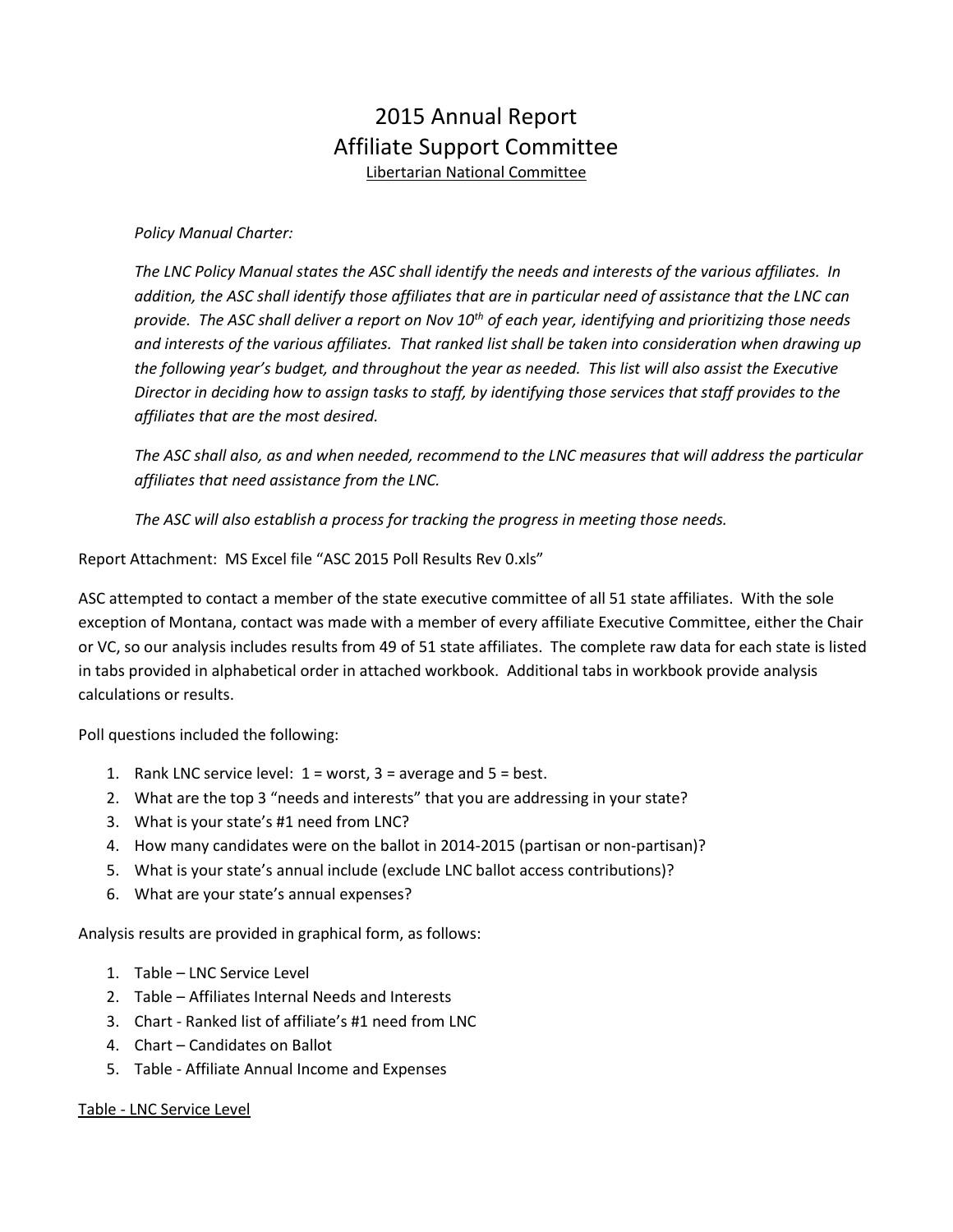Affiliates 2015 score of LNC's current service experienced a significant shift towards positive as compared to 2014. Scores from 2014, listed in bad to good order, were 5, 15, 21, 8 and 1. Only one affiliate gave a "good" score in 2014, but 2015 scores were qty 4, 4, 19, 11 and 7. "Bad" scores in 2014 were five times more frequent than "Good" scores, but 2015 good scores exceed bad by a 7:4 margin. Poll results from 2014 included responses from 50 affiliates {2014 bad to good scores }, but only 45 responses are available in table above.

#### Table - Affiliate Internal Needs & Interest

The top needs & interests remained fairly constant between 2014 and 2015, as follows. Each affiliate could list up to 3 activities, and about 135 applicable responses were received. Those were categorized into common topics, as follows. In order to accomplish their internal goals, the ASC believes that a robust database & CRM solution would serve as an essential tool for success.

| Voter/member recruitment         | 30 |
|----------------------------------|----|
| <b>Fundraising</b>               | 29 |
| Candidate Recruitment            | 20 |
| <b>Ballot Access</b>             | 14 |
| Newsletter/Media/Website         | 8  |
| Build state organization         | 7  |
| Legislative Lobbying             | 6  |
| Candidate Development            | 5  |
| Outreach / PR Materials          | 5  |
| LP Brand Building                | 4  |
| <b>Build local organizations</b> | 4  |
| Database                         | 3  |

Chart - Ranked List of Affiliate's Needs from LNC:

The affiliates were asked to give their #1 needed help from LNC, and these results are summarized below.

| 2015 #1 Need from LNC               |               | 2014 #1 Need from LNC                  |  |
|-------------------------------------|---------------|----------------------------------------|--|
| <b>Ballot access</b>                | 9             | <b>Ballot access</b><br>9              |  |
| Communication                       | 7             | 8<br>dBase support                     |  |
| LP Brand Building                   | 5             | Help with local activism<br>5          |  |
| Web, Media & Dbase Support          | 4             | Financial support<br>5                 |  |
| Financial support                   | з             | Advertising<br>5                       |  |
| <b>Fundraising support</b>          | 3             | <b>General IT support</b><br>4         |  |
| Candidate Development               | 3             | <b>Training</b><br>3                   |  |
| Outreach / PR Materials             | $\mathcal{P}$ | Position papers & Media Pkg<br>3       |  |
| Training                            | $\mathcal{P}$ | General assistance                     |  |
| Membership                          | $\mathcal{P}$ | $\mathcal{P}$<br>Improve communication |  |
| <b>Good Presidential Candidates</b> |               | Offensive litigation                   |  |
| Litigation assistance               |               | Synergize with Prez                    |  |
| Candidate recruitment               |               | Pay restitution                        |  |
| <b>Executive Director Services</b>  |               |                                        |  |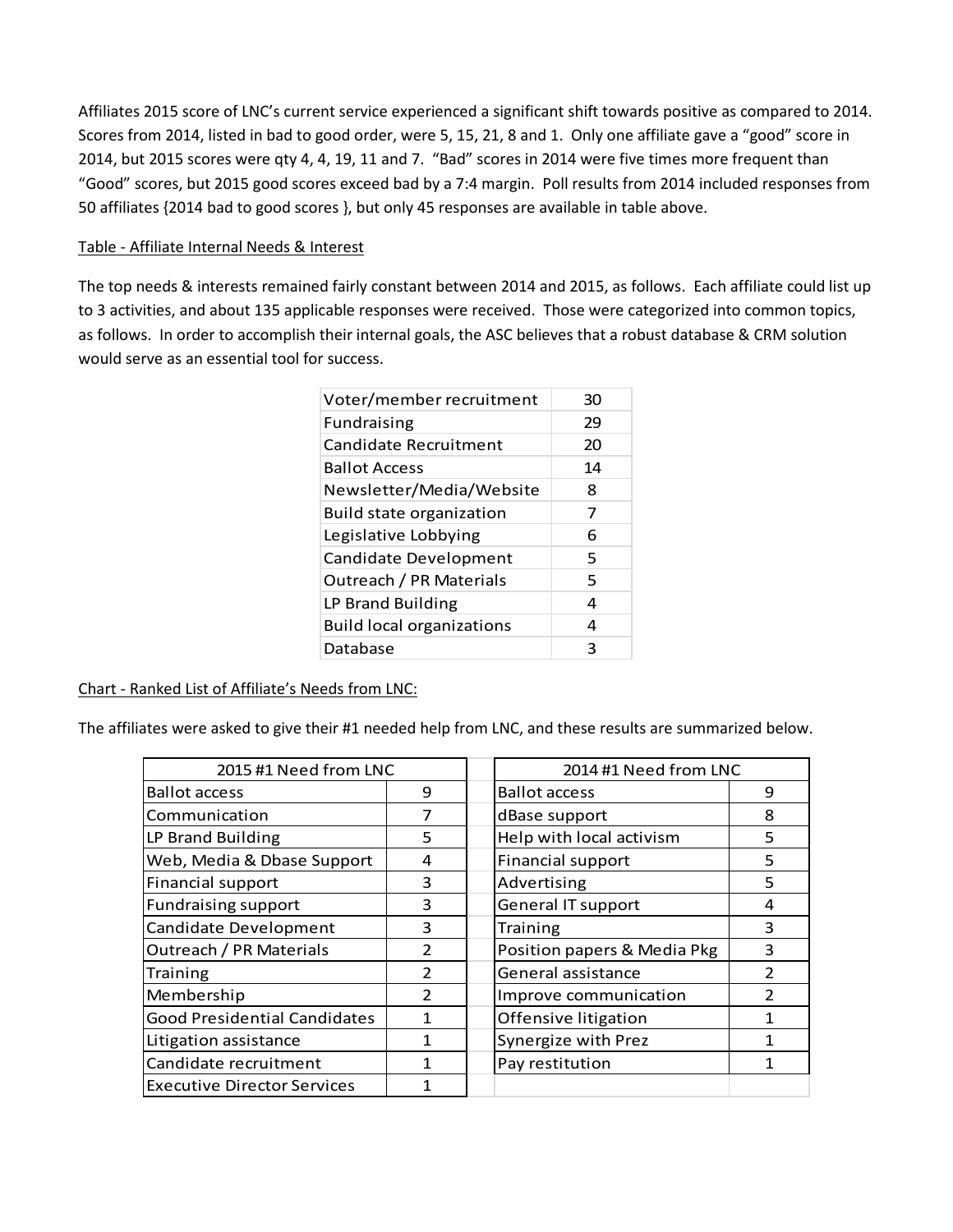Ballot Access in both 2015 and 2014 tops the list numerically. In 2015, there was much less emphasis on dbase/IT. That's in stark contrast to 2014 when together dBase support (8) and General IT support (4) topped the list.

# Candidates on Ballot:

To augment poll data, candidate information was obtained from the following affiliate websites: Georgia, Kentucky, Montana, New Hampshire & Virginia. The following affiliates didn't know the quantity of non-partisan candidates, so zero was used to fill in those blanks: Arizona, Mississippi, Nevada, Ohio and Texas.

# Affiliate Annual Income:

The total income of affiliates who chose to report was \$567,257 with average of \$12,892. That compares unfavorably with 2014 results when the total of reporting affiliates income estimate was \$819,100 with average being \$17,807 per affiliate. Of the 51 state affiliates, seven affiliates either didn't have the requested information or chose to not provide it. From total income table, the following breakdown on income applies:

| Breakdown                 | 2015 | 2014 |
|---------------------------|------|------|
| Income $>=$ \$100K        |      | 1    |
| $$100K>=$ Income $> $10K$ | 13   | 14   |
| $$10K>=$ Income $> $1K$   | 19   | 23   |
| Income $\le$ \$1K         | 12   |      |
| Non-Reporting             |      | հ    |

The drop probably reflects typical decrease for an odd numbered election year.

A useful breakdown is to evaluate income prorated per unit population.

| 2014         |
|--------------|
| >100:2       |
| 90 to 100: 0 |
| 80 to 90: 1  |
| 70 to 80: 2  |
| 60 to 70: 2  |
| 50 to 60: 0  |
| 40 to 50: 4  |
| 30 to 40: 1  |
| 20 to 30: 4  |
| 10 to 20: 13 |
| < 10:16      |
| No info:  6  |
|              |

### Income Factor = State Affiliate Est Income \* 10,000 / State Total Population

The following state affiliates are known to either currently or recently have had paid staff. The prefix is their respective ranking of state affiliates in absolute cash flow amount: see attached table. High income states without a known paid staff include Texas (#1 ranked having \$78K), Maine (#2 having \$67K), Minnesota (#3 having \$58K), Oregon (#6 having \$46K) and North Carolina (#8 having \$40K). Presumably, the high income states without